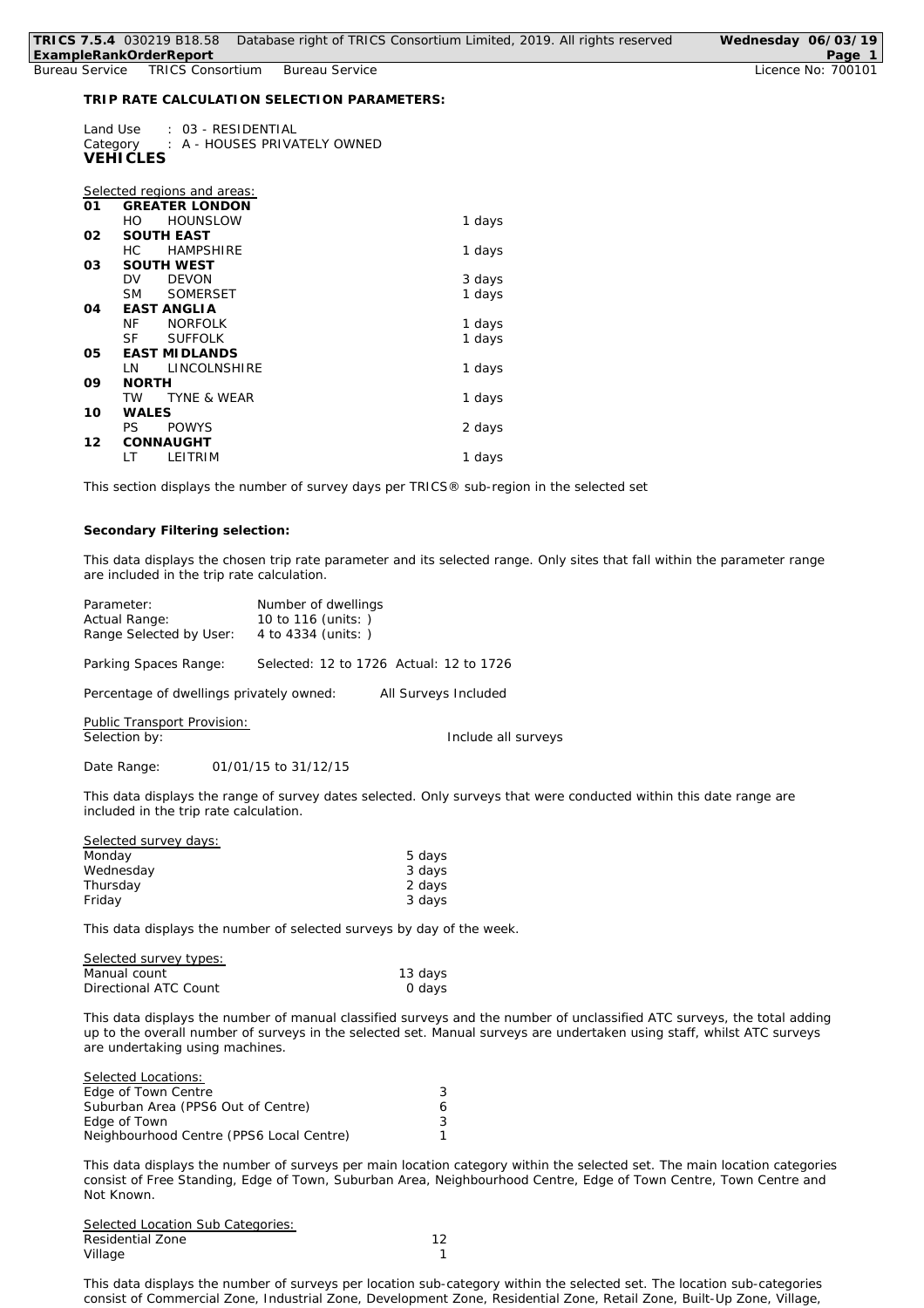| TRICS 7.5.4 030219 B18.58 |                                |                | Database right of TRICS Consortium Limited, 2019. All rights reserved                                                     | Wednesday 06/03/19 |
|---------------------------|--------------------------------|----------------|---------------------------------------------------------------------------------------------------------------------------|--------------------|
| ExampleRankOrderReport    |                                |                |                                                                                                                           | Page 2             |
| Bureau Service            | <b>TRICS Consortium</b>        | Bureau Service |                                                                                                                           | Licence No: 700101 |
|                           |                                |                |                                                                                                                           |                    |
|                           | Secondary Filtering selection: |                |                                                                                                                           |                    |
|                           |                                |                |                                                                                                                           |                    |
| Use Class:                |                                |                |                                                                                                                           |                    |
| C3                        |                                |                | 13 days                                                                                                                   |                    |
|                           |                                |                |                                                                                                                           |                    |
|                           |                                |                | This data displays the number of surveys per Use Class classification within the selected set. The Use Classes Order 2005 |                    |
|                           |                                |                | has been used for this purpose, which can be found within the Library module of TRICS®.                                   |                    |
|                           |                                |                |                                                                                                                           |                    |
|                           | Population within 1 mile:      |                |                                                                                                                           |                    |
| 1,001 to 5,000            |                                |                | 1 days                                                                                                                    |                    |
| 5,001 to 10,000           |                                |                | 4 days                                                                                                                    |                    |
| 10,001 to 15,000          |                                |                | 4 days                                                                                                                    |                    |
| 20,001 to 25,000          |                                |                | 1 days                                                                                                                    |                    |
| 25,001 to 50,000          |                                |                | 2 days                                                                                                                    |                    |
| 50,001 to 100,000         |                                |                | 1 days                                                                                                                    |                    |

*This data displays the number of selected surveys within stated 1-mile radii of population.*

| Population within 5 miles: |        |
|----------------------------|--------|
| 5.001 to 25.000            | 5 days |
| 25,001 to 50,000           | 2 days |
| 50,001 to 75,000           | 2 days |
| 125,001 to 250,000         | 2 days |
| 250,001 to 500,000         | 1 days |
| 500,001 or More            | 1 days |
|                            |        |

*This data displays the number of selected surveys within stated 5-mile radii of population.*

| Car ownership within 5 miles: |        |
|-------------------------------|--------|
| $0.5$ or Less                 | 1 days |
| $0.6 \text{ to } 1.0$         | 3 days |
| 1.1 to 1.5                    | 9 days |

*This data displays the number of selected surveys within stated ranges of average cars owned per residential dwelling, within a radius of 5-miles of selected survey sites.*

| Travel Plan: |         |
|--------------|---------|
| Yes          | 1 days  |
| No           | 12 days |

*This data displays the number of surveys within the selected set that were undertaken at sites with Travel Plans in place, and the number of surveys that were undertaken at sites without Travel Plans.*

| PTAL Rating:    |         |
|-----------------|---------|
| No PTAL Present | 12 days |
| 3 Moderate      | 1 days  |

*This data displays the number of selected surveys with PTAL Ratings.*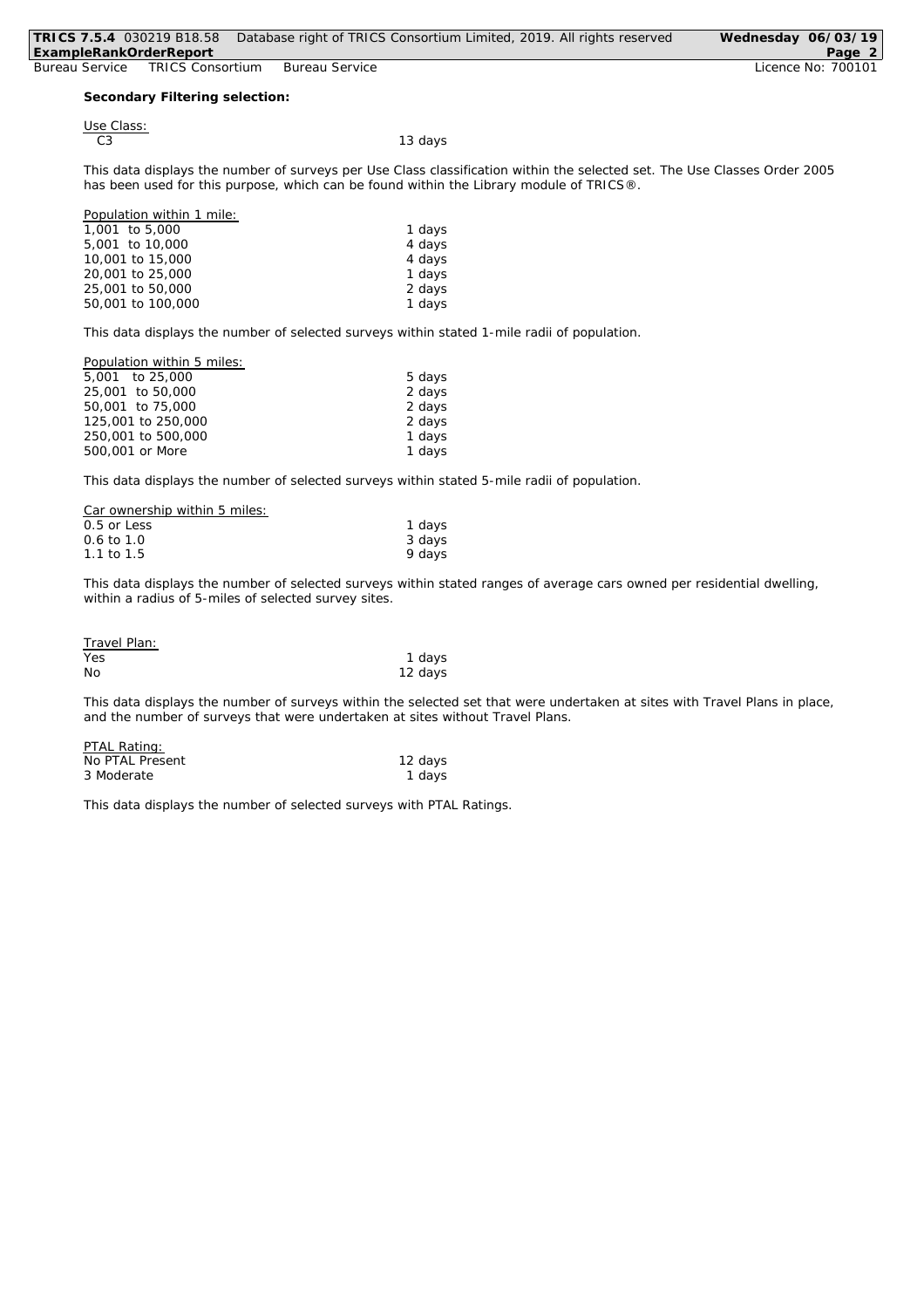|   | TRICS 7.5.4 030219 B18.58 Database right of TRICS Consortium Limited, 2019. All rights reserved<br>ExampleRankOrderReport                                                                               |                 |                                         | Wednesday 06/03/19<br>Page 3 |
|---|---------------------------------------------------------------------------------------------------------------------------------------------------------------------------------------------------------|-----------------|-----------------------------------------|------------------------------|
|   | Bureau Service TRICS Consortium<br><b>Bureau Service</b>                                                                                                                                                |                 |                                         | Licence No: 700101           |
|   | LIST OF SITES relevant to selection parameters                                                                                                                                                          |                 |                                         |                              |
| 1 | DV-03-A-01<br><b>TERRACED HOUSES</b><br><b>BRONSHILL ROAD</b><br><b>TORQUAY</b>                                                                                                                         |                 | <b>DEVON</b>                            |                              |
| 2 | Suburban Area (PPS6 Out of Centre)<br><b>Residential Zone</b><br>Total Number of dwellings:<br>Survey date: WEDNESDAY<br>DV-03-A-02<br><b>HOUSES &amp; BUNGALOWS</b><br>MILLHEAD ROAD<br><b>HONITON</b> | 37<br>30/09/15  | Survey Type: MANUAL<br><b>DEVON</b>     |                              |
| 3 | Suburban Area (PPS6 Out of Centre)<br>Residential Zone<br>Total Number of dwellings:<br>Survey date: FRIDAY<br>DV-03-A-03<br><b>TERRACED &amp; SEMI DETACHED</b><br>LOWER BRAND LANE<br><b>HONITON</b>  | 116<br>25/09/15 | Survey Type: MANUAL<br><b>DEVON</b>     |                              |
| 4 | Suburban Area (PPS6 Out of Centre)<br>Residential Zone<br>Total Number of dwellings:<br>Survey date: MONDAY<br><b>HOUSES &amp; FLATS</b><br>HC-03-A-17<br>CANADA WAY<br><b>LIPHOOK</b>                  | 70<br>28/09/15  | Survey Type: MANUAL<br><b>HAMPSHIRE</b> |                              |
| 5 | Suburban Area (PPS6 Out of Centre)<br>Residential Zone<br>Total Number of dwellings:<br>Survey date: THURSDAY<br>HO-03-A-02<br>MIXED HOUSES<br>HIBERNIAN ROAD<br><b>HOUNSLOW</b>                        | 36<br>12/11/15  | Survey Type: MANUAL<br><b>HOUNSLOW</b>  |                              |
| 6 | Edge of Town Centre<br>Residential Zone<br>Total Number of dwellings:<br>Survey date: MONDAY<br>LN-03-A-04<br>DETACHED & SEMI-DETACHED<br><b>EGERTON ROAD</b><br><b>LINCOLN</b>                         | 50<br>29/06/15  | Survey Type: MANUAL<br>LINCOLNSHIRE     |                              |
| 7 | Edge of Town Centre<br>Residential Zone<br>Total Number of dwellings:<br>Survey date: MONDAY<br>LT-03-A-01<br>SEMI-DETACHED & DETACHED<br>ARD NA SI<br>CARRICK-ON-SHANNON<br>ATTIRORY                   | 30<br>29/06/15  | Survey Type: MANUAL<br><b>LEITRIM</b>   |                              |
| 8 | Suburban Area (PPS6 Out of Centre)<br>Residential Zone<br>Total Number of dwellings:<br>Survey date: FRIDAY<br>NF-03-A-03<br><b>DETACHED HOUSES</b><br><b>HALING WAY</b><br>THETFORD                    | 90<br>24/04/15  | Survey Type: MANUAL<br><b>NORFOLK</b>   |                              |
| 9 | Edge of Town<br>Residential Zone<br>Total Number of dwellings:<br>Survey date: WEDNESDAY<br>PS-03-A-01<br>MIXED HOUSES<br><b>BRYN GLAS</b><br>WELSHPOOL                                                 | 10<br>16/09/15  | Survey Type: MANUAL<br><b>POWYS</b>     |                              |
|   | Edge of Town Centre<br>Residential Zone<br>Total Number of dwellings:<br>Survey date: MONDAY                                                                                                            | 16<br>11/05/15  | Survey Type: MANUAL                     |                              |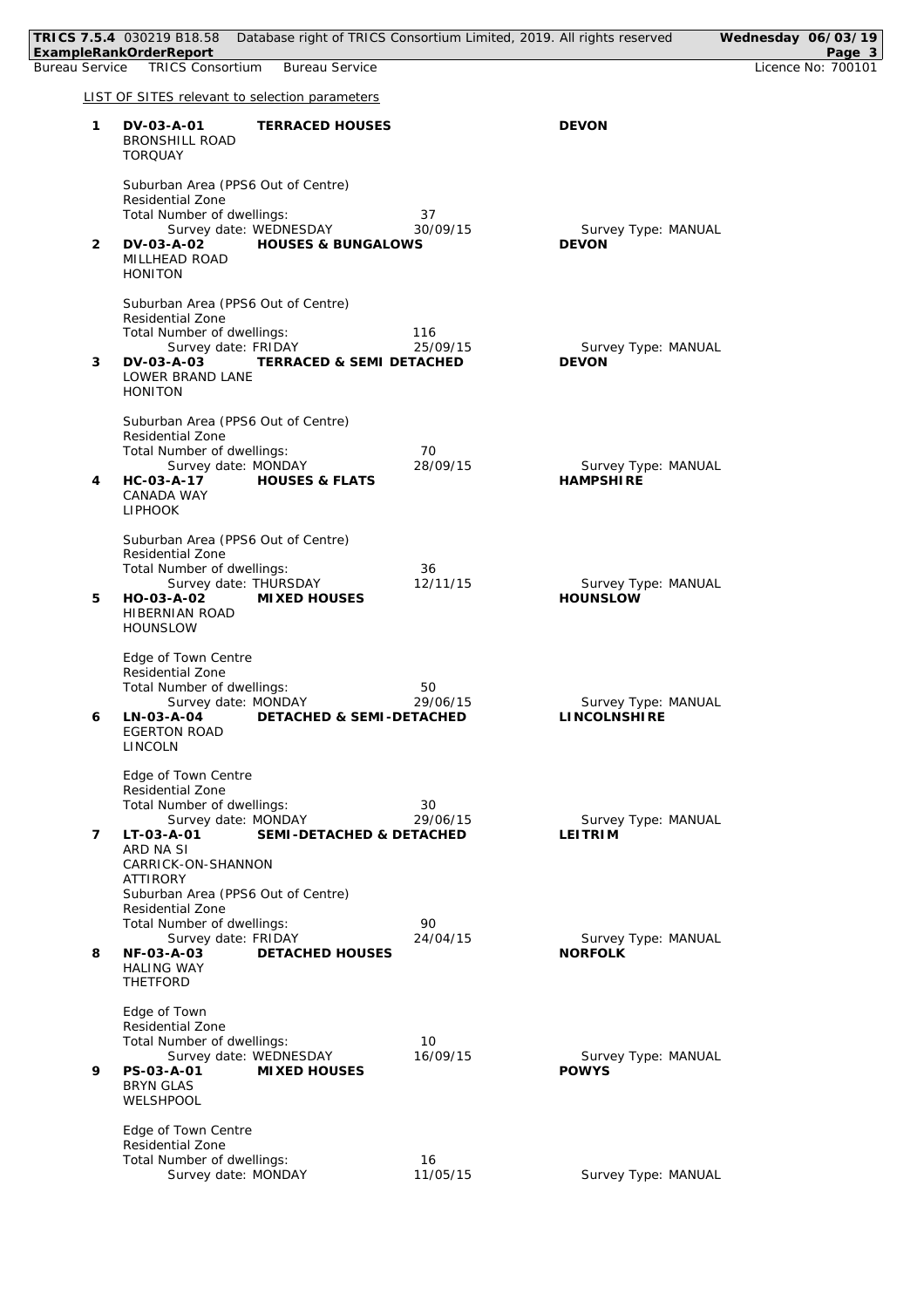| TRICS 7.5.4 030219 B18.58<br>Database right of TRICS Consortium Limited, 2019. All rights reserved<br>ExampleRankOrderReport                                                                                                                                                                                                 | Wednesday 06/03/19<br>Page 4 |
|------------------------------------------------------------------------------------------------------------------------------------------------------------------------------------------------------------------------------------------------------------------------------------------------------------------------------|------------------------------|
| <b>TRICS Consortium</b><br><b>Bureau Service</b><br><b>Bureau Service</b>                                                                                                                                                                                                                                                    | Licence No: 700101           |
| LIST OF SITES relevant to selection parameters (Cont.)                                                                                                                                                                                                                                                                       |                              |
| PS-03-A-02<br>DETACHED/SEMI-DETACHED<br><b>POWYS</b><br>10<br><b>GUNROG ROAD</b><br>WELSHPOOL                                                                                                                                                                                                                                |                              |
| Suburban Area (PPS6 Out of Centre)<br><b>Residential Zone</b><br>Total Number of dwellings:<br>28<br>11/05/15<br>Survey date: MONDAY<br>Survey Type: MANUAL<br>SF-03-A-05<br><b>DETACHED HOUSES</b><br><b>SUFFOLK</b><br>11<br><b>VALE LANE</b><br><b>BURY ST EDMUNDS</b>                                                    |                              |
| Edge of Town<br>Residential Zone<br>Total Number of dwellings:<br>18<br>09/09/15<br>Survey date: WEDNESDAY<br>Survey Type: MANUAL<br><b>SOMERSET</b><br>12<br>SM-03-A-01<br><b>DETACHED &amp; SEMI</b><br><b>WEMBDON ROAD</b><br><b>BRIDGWATER</b><br>NORTHFIELD                                                             |                              |
| Edge of Town<br><b>Residential Zone</b><br>Total Number of dwellings:<br>33<br>24/09/15<br>Survey date: THURSDAY<br>Survey Type: MANUAL<br>13<br>TW-03-A-03<br><b>MIXED HOUSES</b><br><b>TYNE &amp; WEAR</b><br><b>STATION ROAD</b><br><b>NEAR NEWCASTLE</b><br><b>BACKWORTH</b><br>Neighbourhood Centre (PPS6 Local Centre) |                              |
| Village<br>Total Number of dwellings:<br>33<br>Survey date: FRIDAY<br>13/11/15<br>Survey Type: MANUAL                                                                                                                                                                                                                        |                              |

*This section provides a list of all survey sites and days in the selected set. For each individual survey site, it displays a unique site reference code and site address, the selected trip rate calculation parameter and its value, the day of the week and date of each survey, and whether the survey was a manual classified count or an ATC count.*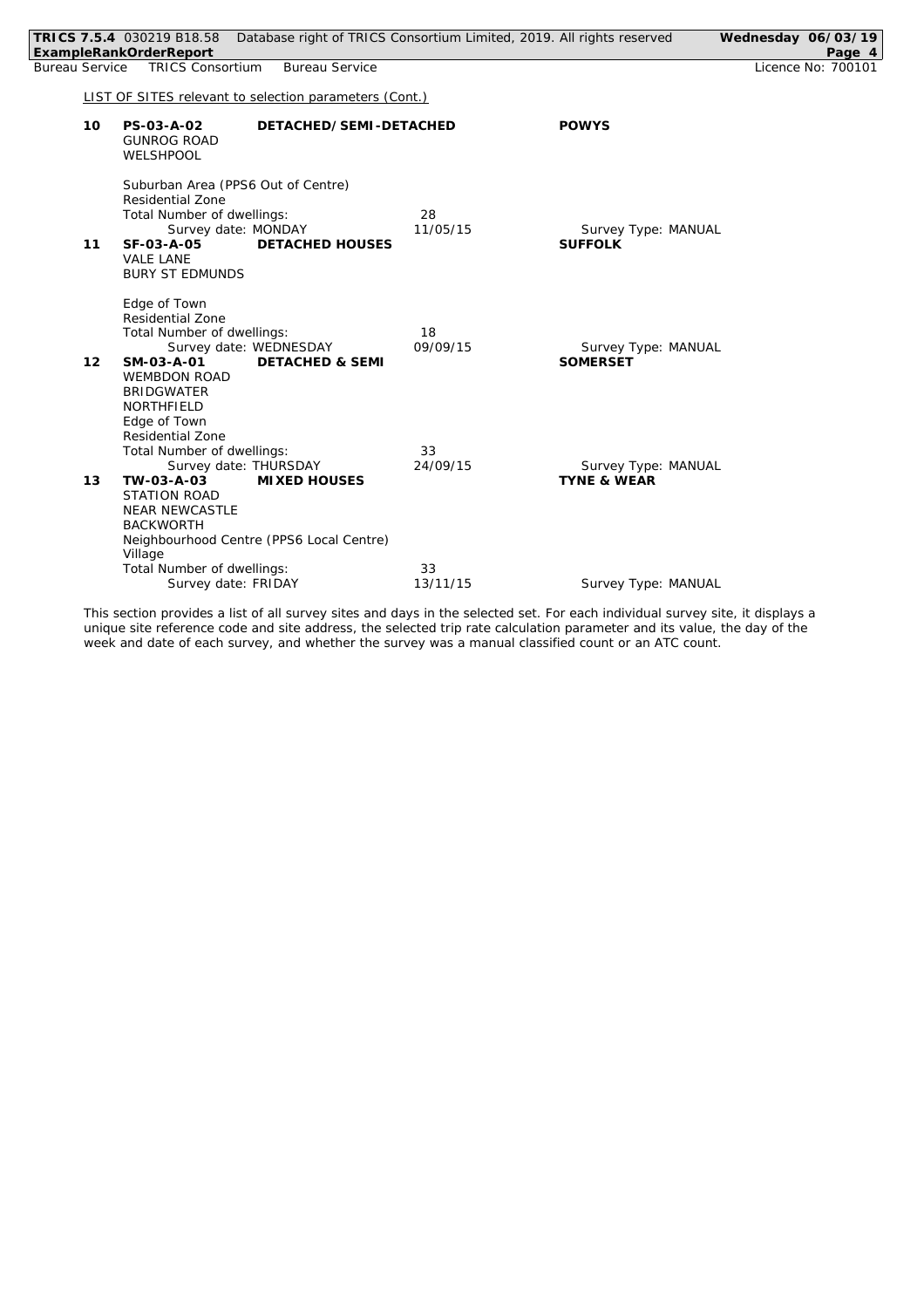| RANK ORDER for Land Use 03 - RESIDENTIAL/A - HOUSES PRIVATELY OWNED<br><b>VEHICLES</b> |                      |  |                                                                                                                                                                                                                                                                                         |  |  |
|----------------------------------------------------------------------------------------|----------------------|--|-----------------------------------------------------------------------------------------------------------------------------------------------------------------------------------------------------------------------------------------------------------------------------------------|--|--|
|                                                                                        |                      |  |                                                                                                                                                                                                                                                                                         |  |  |
|                                                                                        |                      |  |                                                                                                                                                                                                                                                                                         |  |  |
|                                                                                        |                      |  |                                                                                                                                                                                                                                                                                         |  |  |
|                                                                                        |                      |  |                                                                                                                                                                                                                                                                                         |  |  |
|                                                                                        |                      |  |                                                                                                                                                                                                                                                                                         |  |  |
|                                                                                        | Ranking Type: TOTALS |  | Time Range: 08:00-09:00<br>WARNING: Using 85th and 15th percentile highlighted trip rates in data sets of under<br>20 surveys is not recommended by TRICS and may be misleading.<br>15th Percentile = $No. 11 HC-03-A-17 Tot: 0.306$<br>85th Percentile = $No.$ 3 DV-03-A-03 Tot: 0.615 |  |  |

| Median Values |       | Mean Values |       |
|---------------|-------|-------------|-------|
| Arrivals:     | 0.160 | Arrivals:   | 0.129 |
| Departures:   | 0.280 | Departures: | 0.313 |
| Totals:       | 0.440 | Totals:     | 0.442 |

|                 |                    |                           |                        |                  |               |       |          |          | Trip Rate (Sorted by Totals) |        | Park Spaces  |
|-----------------|--------------------|---------------------------|------------------------|------------------|---------------|-------|----------|----------|------------------------------|--------|--------------|
| Rank            | Site-Ref           | Description               | Town/City              | Area             | <b>DWELLS</b> | Day   | Date     | Arrivals | Departures                   | Totals | Per Dwelling |
|                 | TW-03-A-03         | <b>MIXED HOUSES</b>       | NEAR NEWCASTLE         | TYNE & WEAR      | 33            | Fri   | 13/11/15 | 0.212    | 0.545                        | 0.757  | 4.00         |
|                 | DV-03-A-01         | <b>TERRACED HOUSE</b>     | <b>TORQUAY</b>         | <b>DEVON</b>     | 37            | Wed   | 30/09/15 | 0.162    | 0.459                        | 0.621  | 2.78         |
|                 | DV-03-A-03         | TERRACED & SEM            | <b>HONITON</b>         | <b>DEVON</b>     | 70            | Mon   | 28/09/15 | 0.086    | 0.529                        | 0.615  | .66          |
|                 | SM-03-A-01         | <b>DETACHED &amp; SEM</b> | <b>BRIDGWATER</b>      | SOMERSET         | 33            | Thu   | 24/09/15 | 0.182    | 0.333                        | 0.515  | 3.97         |
|                 | PS-03-A-02         | DETACHED/SEMI-            | WELSHPOOL              | <b>POWYS</b>     | 28            | Mon   | 11/05/15 | 0.179    | 0.321                        | 0.500  | 2.32         |
| 6               | LN-03-A-04         | <b>DETACHED &amp; SEM</b> | <b>LINCOLN</b>         | LINCOLNSHIRE     | 30            | Mon   | 29/06/15 | 0.233    | 0.233                        | 0.466  | 2.20         |
|                 | HO-03-A-02         | <b>MIXED HOUSES</b>       | <b>HOUNSLOW</b>        | <b>HOUNSLOW</b>  | 50            | Mon   | 29/06/15 | 0.160    | 0.280                        | 0.440  | 1.26         |
| 8               | PS-03-A-01         | <b>MIXED HOUSES</b>       | WELSHPOOL              | <b>POWYS</b>     | 16            | Mon   | 11/05/15 | 0.188    | 0.250                        | 0.438  | 1.63         |
|                 | DV-03-A-02         | <b>HOUSES &amp; BUNGA</b> | HONITON                | <b>DEVON</b>     | 116           | Fri   | 25/09/15 | 0.103    | 0.241                        | 0.344  | 2.25         |
| 10              | LT-03-A-01         | SEMI-DETACHED             | CARRICK-ON-SHANNON     | <b>LEITRIM</b>   | 90            | l Fri | 24/04/15 | 0.067    | 0.256                        | 0.323  | 2.07         |
| 11              | $HC - O3 - A - 17$ | <b>HOUSES &amp; FLATS</b> | LI PHOOK               | <b>HAMPSHIRE</b> | 36            | Thu   | 12/11/15 | 0.000    | 0.306                        | 0.306  | 2.19         |
| 12 <sub>1</sub> | SF-03-A-05         | <b>DETACHED HOUSE</b>     | <b>BURY ST EDMUNDS</b> | <b>SUFFOLK</b>   | 18            | Wed   | 09/09/15 | 0.000    | 0.222                        | 0.222  | 4.17         |
| 13 <sub>1</sub> | NF-03-A-03         | DETACHED HOUSE            | <b>THETFORD</b>        | <b>NORFOLK</b>   | 10            | Wed   | 16/09/15 | 0.100    | 0.100                        | 0.200  | 3.70         |

*This section displays actual (not average) trip rates for each of the survey days in the selected set, and ranks them in order of relative trip rate intensity, for a given time period (or peak period irrespective of time) selected by the user. The count type and direction are both displayed just above the table, along with the rows within the table representing the 85th and 15th percentile trip rate figures (highlighted in bold within the table itself).*

*The table itself displays details of each individual survey, alongside arrivals, departures and totals trip rates, sorted by whichever of the three directional options has been chosen by the user. As with the preceeding trip rate calculation results table, the trip rates shown are per the calculation factor (e.g. per 100m2 GFA, per employee, per hectare, etc). Note that if the peak period option has been selected (as opposed to a specific chosen time period), the peak period for each individual survey day in the table is also displayed.*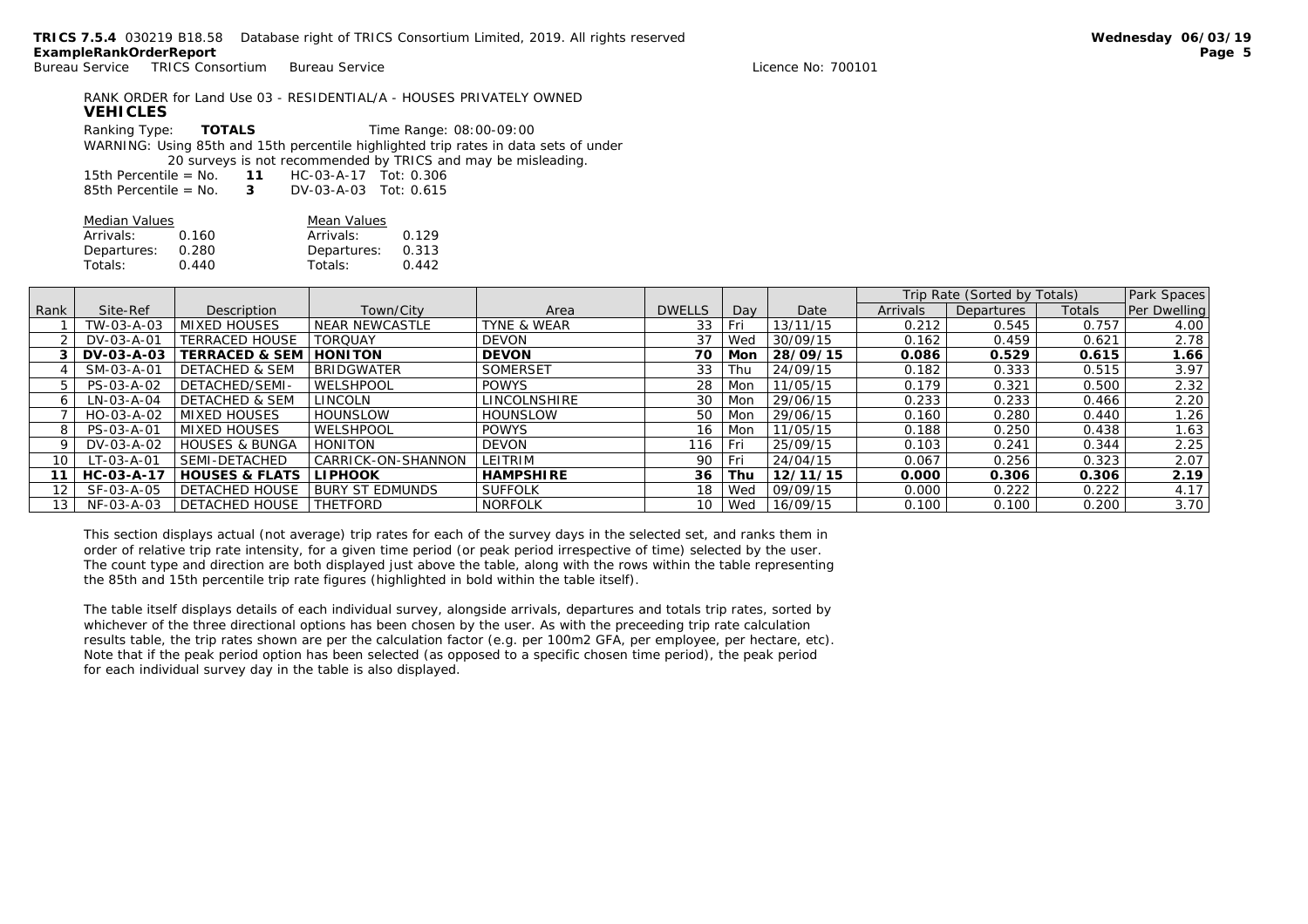



*This graph is a visual representation of the correlation between the selected trip rate calculation parameter and the rank order trip rates generated by each individual survey day in the selected set. The range of the trip rate parameter is shown along the x axis, with the level of trips shown on the y axis. The selected time range used to create the rank order list from which the graph is derived is displayed at the top of the graph (unless the peak period irrespective of time range has been selected). A line of best fit is sometimes displayed in the graph, should it be selected for inclusion by the user.*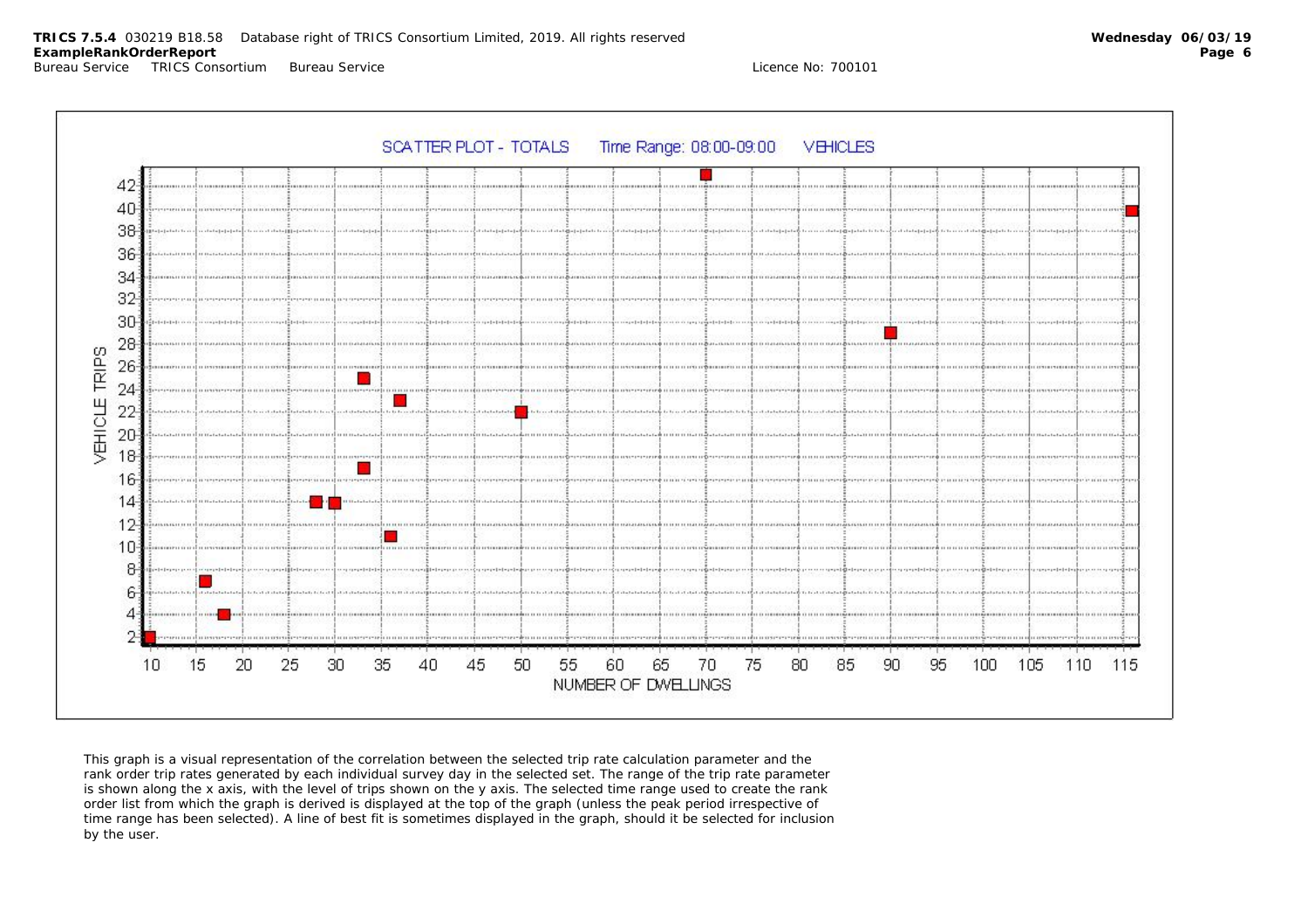| TRICS 7.5.4 030219 B18.58<br>ExampleRankOrderReport |                             |                             |                                             | Database right of TRICS Consortium Limited, 2019. All rights reserved | Wednesday 06/03/19<br>Page 7 |
|-----------------------------------------------------|-----------------------------|-----------------------------|---------------------------------------------|-----------------------------------------------------------------------|------------------------------|
| Bureau Service                                      |                             | <b>TRICS Consortium</b>     | <b>Bureau Service</b>                       |                                                                       | Licence No: 700101           |
|                                                     |                             |                             |                                             |                                                                       |                              |
|                                                     |                             |                             | TRIP RATE CALCULATION SELECTION PARAMETERS: |                                                                       |                              |
|                                                     | Land Use<br><b>VEHICLES</b> | : 03 - RESIDENTIAL          | Category : A - HOUSES PRIVATELY OWNED       |                                                                       |                              |
|                                                     |                             |                             |                                             |                                                                       |                              |
|                                                     |                             |                             |                                             |                                                                       |                              |
|                                                     |                             | Selected regions and areas: |                                             |                                                                       |                              |
| O1                                                  |                             | <b>GREATER LONDON</b>       |                                             |                                                                       |                              |
|                                                     | HO.                         | <b>HOUNSLOW</b>             |                                             | 1 days                                                                |                              |
| 02                                                  |                             | <b>SOUTH EAST</b>           |                                             |                                                                       |                              |
|                                                     | HC.                         | <b>HAMPSHIRE</b>            |                                             | 1 days                                                                |                              |
| 03                                                  |                             | <b>SOUTH WEST</b>           |                                             |                                                                       |                              |
|                                                     | <b>DV</b>                   | <b>DEVON</b>                |                                             | 3 days                                                                |                              |
|                                                     | <b>SM</b>                   | <b>SOMERSET</b>             |                                             | 1 days                                                                |                              |
| 04                                                  |                             | <b>EAST ANGLIA</b>          |                                             |                                                                       |                              |
|                                                     | NF.                         | <b>NORFOLK</b>              |                                             | 1 days                                                                |                              |
|                                                     | <b>SF</b>                   | <b>SUFFOLK</b>              |                                             | 1 days                                                                |                              |
| 05                                                  |                             | <b>EAST MIDLANDS</b>        |                                             |                                                                       |                              |
|                                                     | LN                          | LINCOLNSHIRE                |                                             | 1 days                                                                |                              |
| 09                                                  | <b>NORTH</b>                |                             |                                             |                                                                       |                              |
|                                                     | <b>TW</b>                   | <b>TYNE &amp; WEAR</b>      |                                             | 1 days                                                                |                              |
| 10                                                  | WALES                       |                             |                                             |                                                                       |                              |
|                                                     | PS                          | <b>POWYS</b>                |                                             | 2 days                                                                |                              |
|                                                     |                             |                             |                                             |                                                                       |                              |

*This section displays the number of survey days per TRICS® sub-region in the selected set*

## **Secondary Filtering selection:**

**12 CONNAUGHT**

*This data displays the chosen trip rate parameter and its selected range. Only sites that fall within the parameter range are included in the trip rate calculation.*

2 days

| Parameter:                               | Number of dwellings                     |
|------------------------------------------|-----------------------------------------|
| Actual Range:                            | 10 to 116 (units: )                     |
| Range Selected by User:                  | 4 to 4334 (units: )                     |
| Parking Spaces Range:                    | Selected: 12 to 1726 Actual: 12 to 1726 |
| Percentage of dwellings privately owned: | All Surveys Included                    |

LT LEITRIM 1 days

Public Transport Provision: Selection by: **Include all surveys** 

Date Range: 01/01/15 to 31/12/15

*This data displays the range of survey dates selected. Only surveys that were conducted within this date range are included in the trip rate calculation.*

| Selected survey days: |        |
|-----------------------|--------|
| Monday                | 5 days |
| Wednesday             | 3 days |
| Thursday              | 2 days |
| Friday                | 3 days |

*This data displays the number of selected surveys by day of the week.*

| Selected survey types: |         |
|------------------------|---------|
| Manual count           | 13 days |
| Directional ATC Count  | 0 days  |

*This data displays the number of manual classified surveys and the number of unclassified ATC surveys, the total adding up to the overall number of surveys in the selected set. Manual surveys are undertaken using staff, whilst ATC surveys are undertaking using machines.*

| <i>Selected Locations:</i>               |   |
|------------------------------------------|---|
| Edge of Town Centre                      | 3 |
| Suburban Area (PPS6 Out of Centre)       | 6 |
| Edge of Town                             | 3 |
| Neighbourhood Centre (PPS6 Local Centre) |   |

*This data displays the number of surveys per main location category within the selected set. The main location categories consist of Free Standing, Edge of Town, Suburban Area, Neighbourhood Centre, Edge of Town Centre, Town Centre and Not Known.*

*Selected Location Sub Categories:* Residential Zone 12 Village **1** 

*This data displays the number of surveys per location sub-category within the selected set. The location sub-categories consist of Commercial Zone, Industrial Zone, Development Zone, Residential Zone, Retail Zone, Built-Up Zone, Village, Out of Town, High Street and No Sub Category.*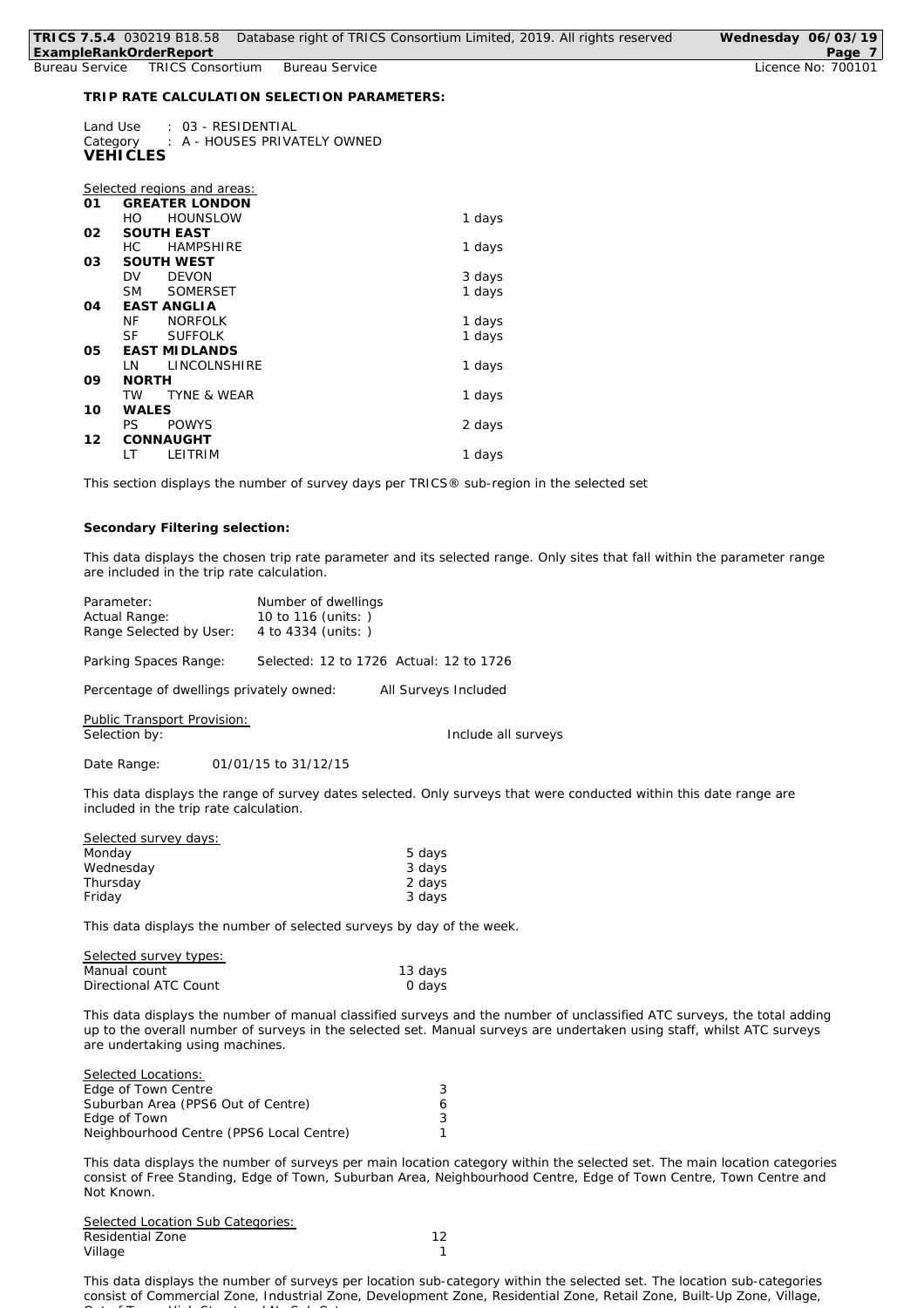| TRICS 7.5.4 030219 B18.58 |                                |                       | Database right of TRICS Consortium Limited, 2019. All rights reserved                                                     | Wednesday 06/03/19 |
|---------------------------|--------------------------------|-----------------------|---------------------------------------------------------------------------------------------------------------------------|--------------------|
| ExampleRankOrderReport    |                                |                       |                                                                                                                           | Page 8             |
| Bureau Service            | <b>TRICS Consortium</b>        | <b>Bureau Service</b> |                                                                                                                           | Licence No: 700101 |
|                           |                                |                       |                                                                                                                           |                    |
|                           | Secondary Filtering selection: |                       |                                                                                                                           |                    |
|                           |                                |                       |                                                                                                                           |                    |
| Use Class:                |                                |                       |                                                                                                                           |                    |
| C <sub>3</sub>            |                                |                       | 13 days                                                                                                                   |                    |
|                           |                                |                       |                                                                                                                           |                    |
|                           |                                |                       | This data displays the number of surveys per Use Class classification within the selected set. The Use Classes Order 2005 |                    |
|                           |                                |                       | has been used for this purpose, which can be found within the Library module of TRICS®.                                   |                    |
|                           |                                |                       |                                                                                                                           |                    |
|                           | Population within 1 mile:      |                       |                                                                                                                           |                    |
| 1,001 to 5,000            |                                |                       | 1 days                                                                                                                    |                    |
| 5,001 to 10,000           |                                |                       | 4 days                                                                                                                    |                    |
| 10,001 to 15,000          |                                |                       | 4 days                                                                                                                    |                    |
| 20,001 to 25,000          |                                |                       | 1 days                                                                                                                    |                    |
| 25,001 to 50,000          |                                |                       | 2 days                                                                                                                    |                    |
|                           | 50,001 to 100,000              |                       | 1 days                                                                                                                    |                    |

*This data displays the number of selected surveys within stated 1-mile radii of population.*

| Population within 5 miles: |        |
|----------------------------|--------|
| 5.001 to 25.000            | 5 days |
| 25,001 to 50,000           | 2 days |
| 50,001 to 75,000           | 2 days |
| 125,001 to 250,000         | 2 days |
| 250,001 to 500,000         | 1 days |
| 500,001 or More            | 1 days |
|                            |        |

*This data displays the number of selected surveys within stated 5-mile radii of population.*

| Car ownership within 5 miles: |        |
|-------------------------------|--------|
| $0.5$ or Less                 | 1 days |
| $0.6 \text{ to } 1.0$         | 3 days |
| 1.1 to 1.5                    | 9 days |

*This data displays the number of selected surveys within stated ranges of average cars owned per residential dwelling, within a radius of 5-miles of selected survey sites.*

| Travel Plan: |         |
|--------------|---------|
| Yes          | 1 days  |
| No           | 12 days |

*This data displays the number of surveys within the selected set that were undertaken at sites with Travel Plans in place, and the number of surveys that were undertaken at sites without Travel Plans.*

| PTAL Rating:    |         |
|-----------------|---------|
| No PTAL Present | 12 days |
| 3 Moderate      | 1 days  |

*This data displays the number of selected surveys with PTAL Ratings.*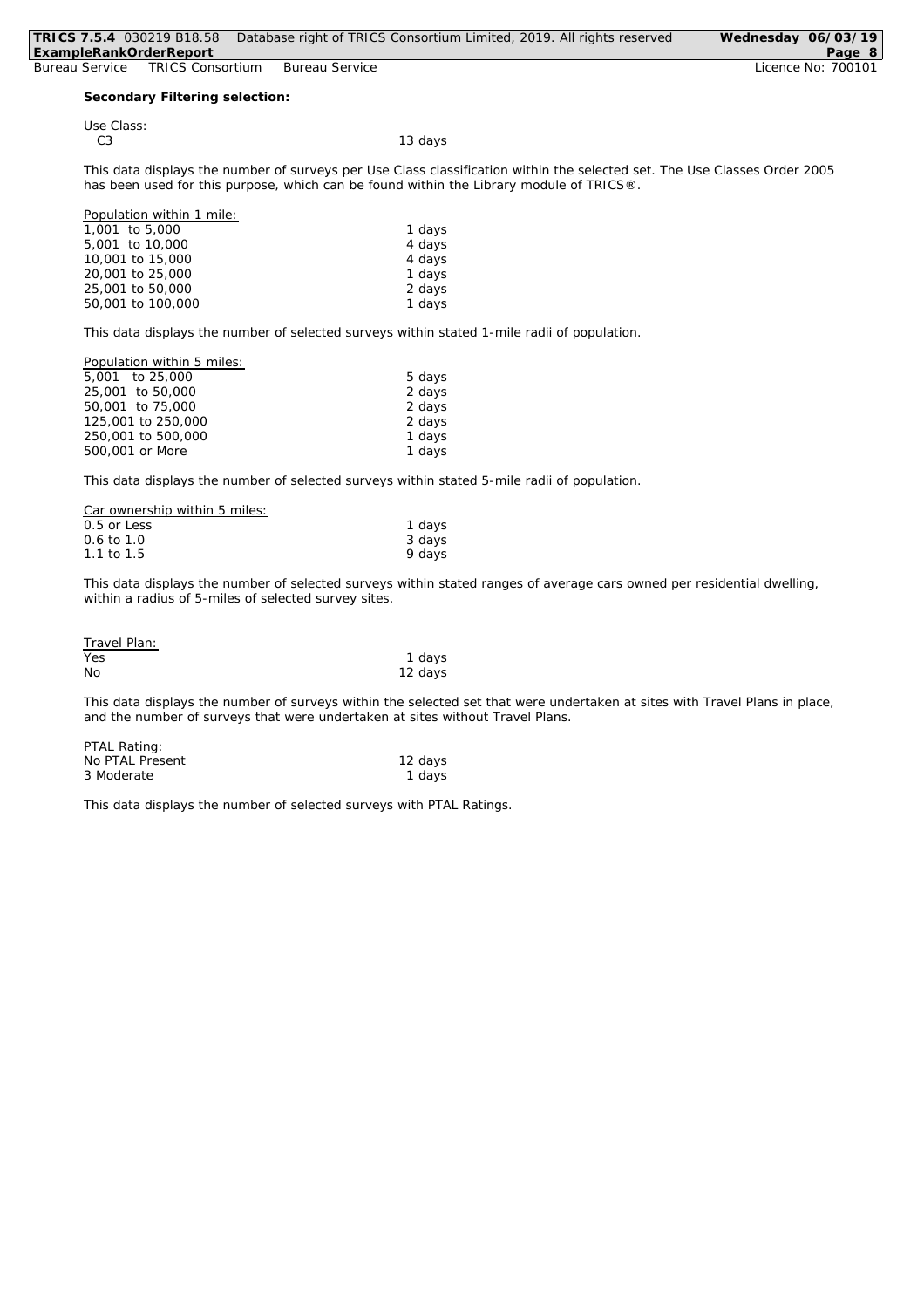|   | TRICS 7.5.4 030219 B18.58 Database right of TRICS Consortium Limited, 2019. All rights reserved<br>ExampleRankOrderReport                                                                               |                 |                                         | Wednesday 06/03/19<br>Page 9 |
|---|---------------------------------------------------------------------------------------------------------------------------------------------------------------------------------------------------------|-----------------|-----------------------------------------|------------------------------|
|   | Bureau Service TRICS Consortium<br><b>Bureau Service</b>                                                                                                                                                |                 |                                         | Licence No: 700101           |
|   | LIST OF SITES relevant to selection parameters                                                                                                                                                          |                 |                                         |                              |
| 1 | DV-03-A-01<br><b>TERRACED HOUSES</b><br><b>BRONSHILL ROAD</b><br><b>TORQUAY</b>                                                                                                                         |                 | <b>DEVON</b>                            |                              |
| 2 | Suburban Area (PPS6 Out of Centre)<br><b>Residential Zone</b><br>Total Number of dwellings:<br>Survey date: WEDNESDAY<br>DV-03-A-02<br><b>HOUSES &amp; BUNGALOWS</b><br>MILLHEAD ROAD<br><b>HONITON</b> | 37<br>30/09/15  | Survey Type: MANUAL<br><b>DEVON</b>     |                              |
| 3 | Suburban Area (PPS6 Out of Centre)<br>Residential Zone<br>Total Number of dwellings:<br>Survey date: FRIDAY<br>DV-03-A-03<br><b>TERRACED &amp; SEMI DETACHED</b><br>LOWER BRAND LANE<br><b>HONITON</b>  | 116<br>25/09/15 | Survey Type: MANUAL<br><b>DEVON</b>     |                              |
| 4 | Suburban Area (PPS6 Out of Centre)<br>Residential Zone<br>Total Number of dwellings:<br>Survey date: MONDAY<br><b>HOUSES &amp; FLATS</b><br>HC-03-A-17<br>CANADA WAY<br><b>LIPHOOK</b>                  | 70<br>28/09/15  | Survey Type: MANUAL<br><b>HAMPSHIRE</b> |                              |
| 5 | Suburban Area (PPS6 Out of Centre)<br>Residential Zone<br>Total Number of dwellings:<br>Survey date: THURSDAY<br>HO-03-A-02<br>MIXED HOUSES<br>HIBERNIAN ROAD<br><b>HOUNSLOW</b>                        | 36<br>12/11/15  | Survey Type: MANUAL<br><b>HOUNSLOW</b>  |                              |
| 6 | Edge of Town Centre<br>Residential Zone<br>Total Number of dwellings:<br>Survey date: MONDAY<br>LN-03-A-04<br>DETACHED & SEMI-DETACHED<br><b>EGERTON ROAD</b><br><b>LINCOLN</b>                         | 50<br>29/06/15  | Survey Type: MANUAL<br>LINCOLNSHIRE     |                              |
| 7 | Edge of Town Centre<br>Residential Zone<br>Total Number of dwellings:<br>Survey date: MONDAY<br>LT-03-A-01<br>SEMI-DETACHED & DETACHED<br>ARD NA SI<br>CARRICK-ON-SHANNON<br>ATTIRORY                   | 30<br>29/06/15  | Survey Type: MANUAL<br><b>LEITRIM</b>   |                              |
| 8 | Suburban Area (PPS6 Out of Centre)<br>Residential Zone<br>Total Number of dwellings:<br>Survey date: FRIDAY<br>NF-03-A-03<br><b>DETACHED HOUSES</b><br><b>HALING WAY</b><br>THETFORD                    | 90<br>24/04/15  | Survey Type: MANUAL<br><b>NORFOLK</b>   |                              |
| 9 | Edge of Town<br>Residential Zone<br>Total Number of dwellings:<br>Survey date: WEDNESDAY<br>PS-03-A-01<br>MIXED HOUSES<br><b>BRYN GLAS</b><br>WELSHPOOL                                                 | 10<br>16/09/15  | Survey Type: MANUAL<br><b>POWYS</b>     |                              |
|   | Edge of Town Centre<br>Residential Zone<br>Total Number of dwellings:<br>Survey date: MONDAY                                                                                                            | 16<br>11/05/15  | Survey Type: MANUAL                     |                              |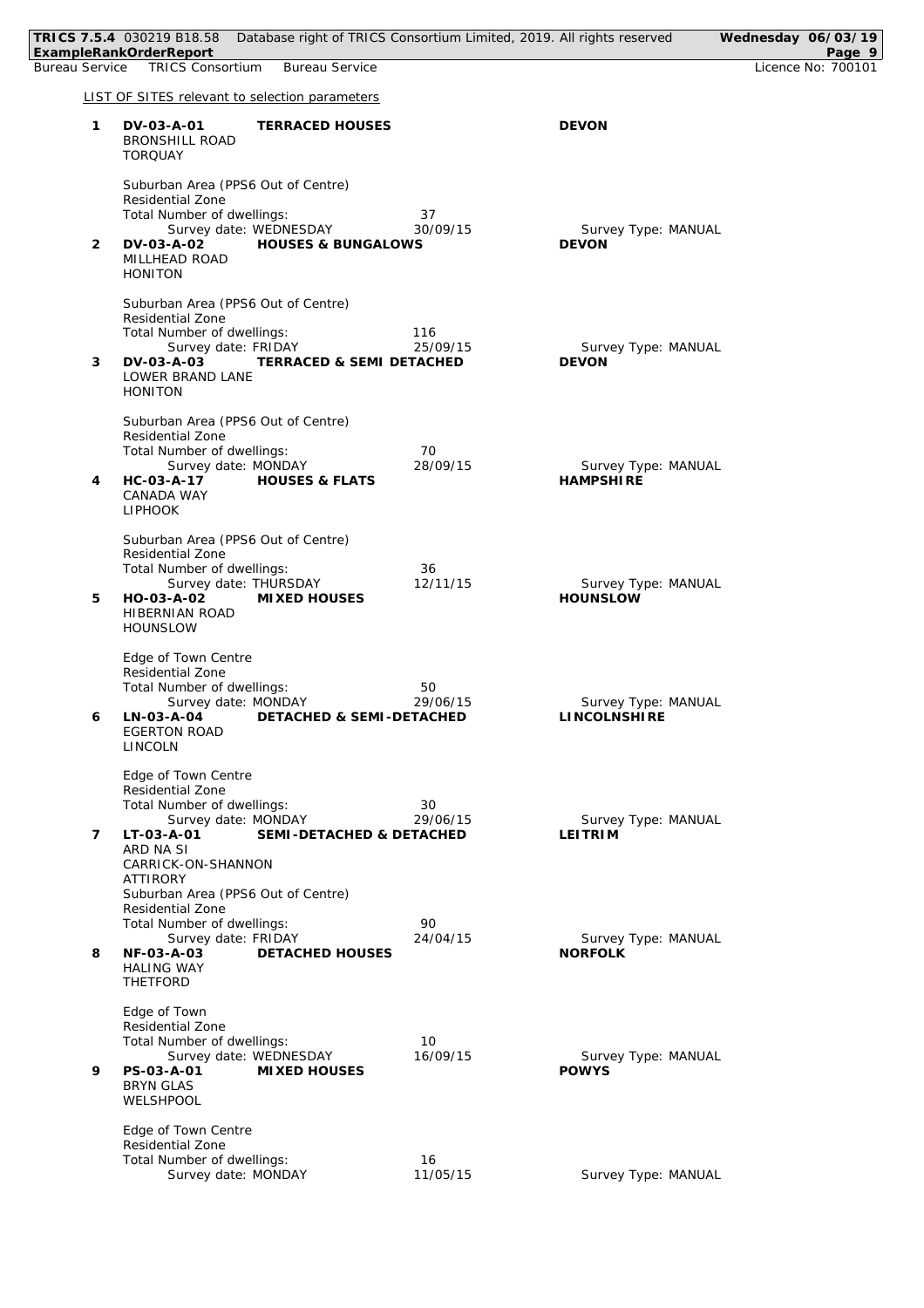|                |    | TRICS 7.5.4 030219 B18.58<br>ExampleRankOrderReport                                                                                                                                                                     |                                                      |                | Database right of TRICS Consortium Limited, 2019. All rights reserved | Wednesday 06/03/19 | Page 10            |
|----------------|----|-------------------------------------------------------------------------------------------------------------------------------------------------------------------------------------------------------------------------|------------------------------------------------------|----------------|-----------------------------------------------------------------------|--------------------|--------------------|
| Bureau Service |    | <b>TRICS Consortium</b>                                                                                                                                                                                                 | <b>Bureau Service</b>                                |                |                                                                       |                    | Licence No: 700101 |
|                |    | LIST OF SITES relevant to selection parameters (Cont.)                                                                                                                                                                  |                                                      |                |                                                                       |                    |                    |
|                | 10 | PS-03-A-02<br><b>GUNROG ROAD</b><br>WELSHPOOL                                                                                                                                                                           | DETACHED/SEMI-DETACHED                               |                | <b>POWYS</b>                                                          |                    |                    |
|                | 11 | Suburban Area (PPS6 Out of Centre)<br><b>Residential Zone</b><br>Total Number of dwellings:<br>Survey date: MONDAY<br>SF-03-A-05<br><b>VALE LANE</b><br><b>BURY ST EDMUNDS</b>                                          | <b>DETACHED HOUSES</b>                               | 28<br>11/05/15 | Survey Type: MANUAL<br><b>SUFFOLK</b>                                 |                    |                    |
|                | 12 | Edge of Town<br>Residential Zone<br>Total Number of dwellings:<br>SM-03-A-01<br><b>WEMBDON ROAD</b><br><b>BRIDGWATER</b><br>NORTHFIELD<br>Edge of Town                                                                  | Survey date: WEDNESDAY<br><b>DETACHED &amp; SEMI</b> | 18<br>09/09/15 | Survey Type: MANUAL<br><b>SOMERSET</b>                                |                    |                    |
|                | 13 | <b>Residential Zone</b><br>Total Number of dwellings:<br>Survey date: THURSDAY<br>TW-03-A-03<br><b>STATION ROAD</b><br><b>NEAR NEWCASTLE</b><br><b>BACKWORTH</b><br>Neighbourhood Centre (PPS6 Local Centre)<br>Village | <b>MIXED HOUSES</b>                                  | 33<br>24/09/15 | Survey Type: MANUAL<br><b>TYNE &amp; WEAR</b>                         |                    |                    |
|                |    | Total Number of dwellings:<br>Survey date: FRIDAY                                                                                                                                                                       |                                                      | 33<br>13/11/15 | Survey Type: MANUAL                                                   |                    |                    |
|                |    |                                                                                                                                                                                                                         |                                                      |                |                                                                       |                    |                    |

*This section provides a list of all survey sites and days in the selected set. For each individual survey site, it displays a unique site reference code and site address, the selected trip rate calculation parameter and its value, the day of the week and date of each survey, and whether the survey was a manual classified count or an ATC count.*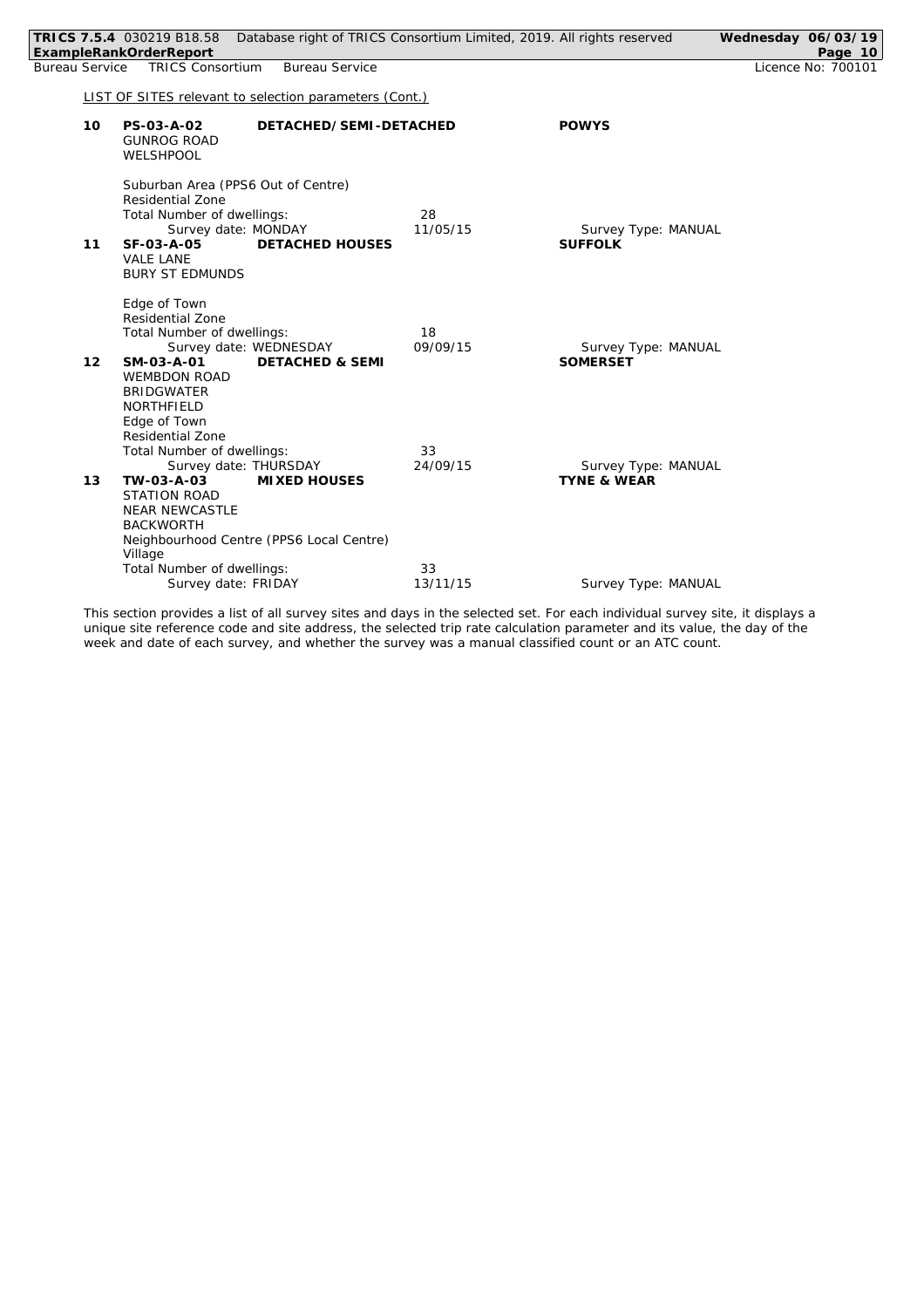| <b>VEHICLES</b>                                                                      |  | RANK ORDER for Land Use 03 - RESIDENTIAL/A - HOUSES PRIVATELY OWNED |  |  |  |  |
|--------------------------------------------------------------------------------------|--|---------------------------------------------------------------------|--|--|--|--|
| Ranking Type: TOTALS                                                                 |  | Time Range: 17:00-18:00                                             |  |  |  |  |
| WARNING: Using 85th and 15th percentile highlighted trip rates in data sets of under |  |                                                                     |  |  |  |  |
| 20 surveys is not recommended by TRICS and may be misleading.                        |  |                                                                     |  |  |  |  |
| 15th Percentile = $No. 11 PS-03-A-01 Tot: 0.438$                                     |  |                                                                     |  |  |  |  |
| 85th Percentile = $No. 3$ TW-03-A-03 Tot: 0.606                                      |  |                                                                     |  |  |  |  |

| Median Values |       | Mean Values |       |  |  |
|---------------|-------|-------------|-------|--|--|
| Arrivals:     | 0.297 | Arrivals:   | 0.315 |  |  |
| Departures:   | 0.189 | Departures: | 0.180 |  |  |
| Totals:       | 0.486 | Totals:     | 0.495 |  |  |
|               |       |             |       |  |  |

|                   |                    |                           |                        |                        |               |     |          | Trip Rate (Sorted by Totals) |            | Park Spaces |              |
|-------------------|--------------------|---------------------------|------------------------|------------------------|---------------|-----|----------|------------------------------|------------|-------------|--------------|
| Rank              | Site-Ref           | Description               | Town/City              | Area                   | <b>DWELLS</b> | Dav | Date     | <b>Arrivals</b>              | Departures | Totals      | Per Dwelling |
|                   | LN-03-A-04         | <b>DETACHED &amp; SEM</b> | LINCOLN                | LINCOLNSHIRE           | 30            | Mon | 29/06/15 | 0.333                        | 0.300      | 0.633       | 2.20         |
|                   | DV-03-A-02         | <b>HOUSES &amp; BUNGA</b> | <b>HONITON</b>         | <b>DEVON</b>           | 116           | Fri | 25/09/15 | 0.388                        | 0.233      | 0.621       | 2.25         |
|                   | TW-03-A-03         | MIXED HOUSES              | <b>NEAR NEWCASTLE</b>  | <b>TYNE &amp; WEAR</b> | 33            | Fri | 13/11/15 | 0.333                        | 0.273      | 0.606       | 4.00         |
|                   | LT-03-A-01         | SEMI-DETACHED             | CARRICK-ON-SHANNON     | LEITRIM                | 90            | Fri | 24/04/15 | 0.344                        | 0.244      | 0.588       | 2.07         |
| 5.                | SF-03-A-05         | <b>DETACHED HOUSE</b>     | <b>BURY ST EDMUNDS</b> | <b>SUFFOLK</b>         | 18            | Wed | 09/09/15 | 0.389                        | 0.167      | 0.556       | 4.17         |
| 6                 | $HC - O3 - A - 17$ | <b>HOUSES &amp; FLATS</b> | <b>LIPHOOK</b>         | <b>HAMPSHIRE</b>       | 36            | Thu | 12/11/15 | 0.306                        | 0.222      | 0.528       | 2.19         |
|                   | DV-03-A-01         | <b>TERRACED HOUSE</b>     | <b>TORQUAY</b>         | DEVON                  | 37            | Wed | 30/09/15 | 0.297                        | 0.189      | 0.486       | 2.78         |
| 8                 | SM-03-A-01         | <b>DETACHED &amp; SEM</b> | <b>BRIDGWATER</b>      | SOMERSET               | 33            | Thu | 24/09/15 | 0.333                        | 0.152      | 0.485       | 3.97         |
|                   | DV-03-A-03         | <b>TERRACED &amp; SEM</b> | <b>HONITON</b>         | DEVON                  | 70            | Mon | 28/09/15 | 0.371                        | 0.100      | 0.471       | 1.66         |
| 10                | HO-03-A-02         | <b>MIXED HOUSES</b>       | <b>HOUNSLOW</b>        | <b>HOUNSLOW</b>        | 50            | Mon | 29/06/15 | 0.240                        | 0.200      | 0.440       | 1.26         |
|                   | PS-03-A-01         | MIXED HOUSES              | WELSHPOOL              | <b>POWYS</b>           | 16            | Mon | 11/05/15 | 0.250                        | 0.188      | 0.438       | 1.63         |
| $12 \overline{ }$ | NF-03-A-03         | <b>DETACHED HOUSE</b>     | <b>THETFORD</b>        | <b>NORFOLK</b>         | 10            | Wed | 16/09/15 | 0.400                        | 0.000      | 0.400       | 3.70         |
| 13 <sub>1</sub>   | PS-03-A-02         | DETACHED/SEMI-            | WELSHPOOL              | <b>POWYS</b>           | 28            | Mon | 11/05/15 | 0.107                        | 0.071      | 0.178       | 2.32         |

*This section displays actual (not average) trip rates for each of the survey days in the selected set, and ranks them in order of relative trip rate intensity, for a given time period (or peak period irrespective of time) selected by the user. The count type and direction are both displayed just above the table, along with the rows within the table representing the 85th and 15th percentile trip rate figures (highlighted in bold within the table itself).*

*The table itself displays details of each individual survey, alongside arrivals, departures and totals trip rates, sorted by whichever of the three directional options has been chosen by the user. As with the preceeding trip rate calculation results table, the trip rates shown are per the calculation factor (e.g. per 100m2 GFA, per employee, per hectare, etc). Note that if the peak period option has been selected (as opposed to a specific chosen time period), the peak period for each individual survey day in the table is also displayed.*